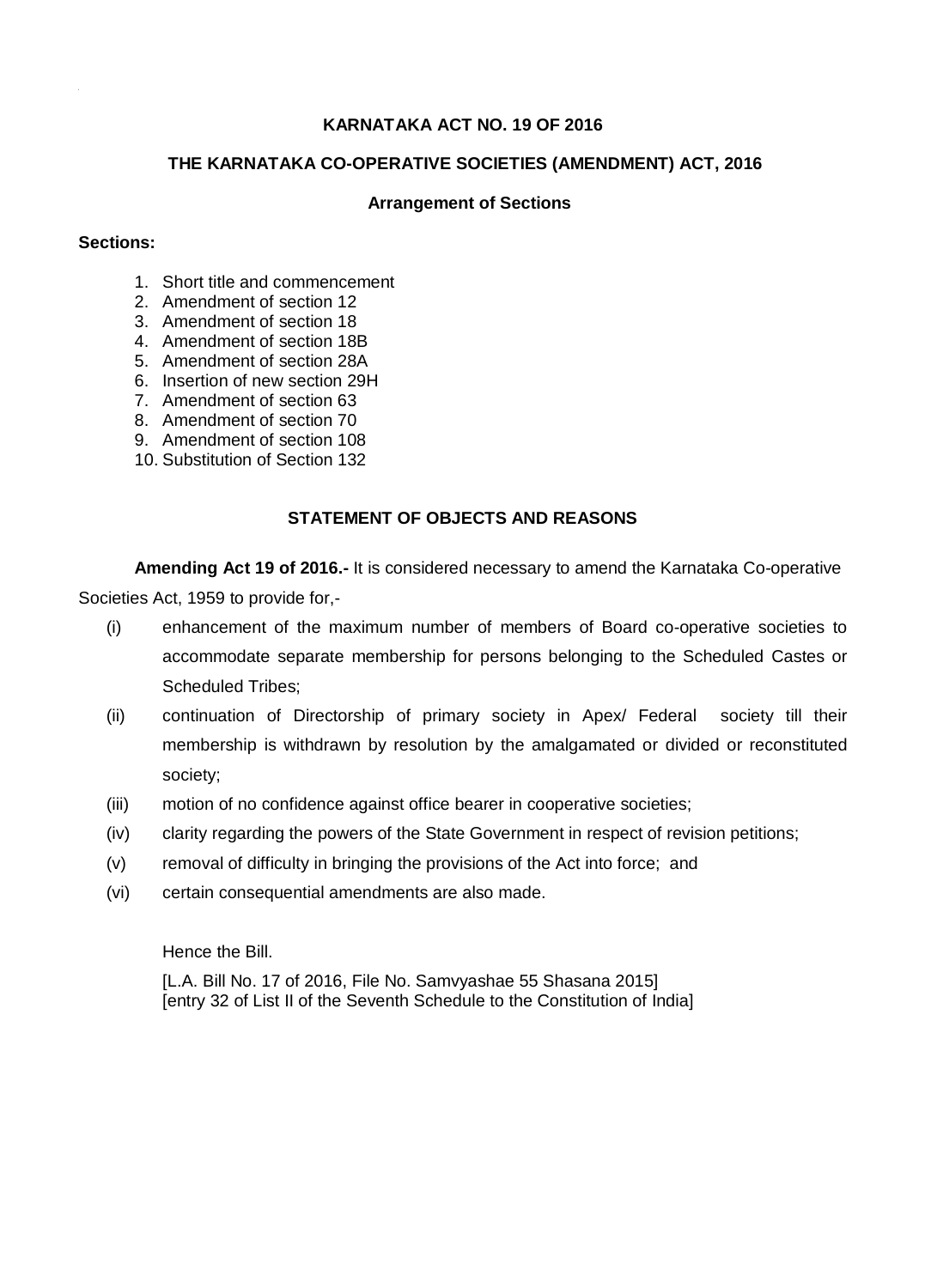## **KARNATAKA ACT NO. 19 OF 2016**

(First Published in the Karnataka Gazette Extra-ordinary on the Twenty seventh day of July, 2016)

# **THE KARNATAKA CO-OPERATIVE SOCIETIES (AMENDMENT) ACT, 2016**

(Received the assent of the Governor on the Twenty sixth day of July, 2016)

An Act further to amend the Karnataka Cooperative Societies Act, 1959.

Whereas it is expedient further to amend the Karnataka Cooperative Societies Act, 1959 (Karnataka Act No 11 of 1959) for the purposes hereinafter appearing;

Be it enacted by the Karnataka State Legislature in the sixty seventh year of the Republic of India as follows:-

**1. Short title and commencement**.**-** (1) This Act may be called the Karnataka Cooperative Societies (Amendment) Act, 2016.

(2) It shall come into force at once.

**2. Amendment of section 12.-** In section 12 of the Karnataka Cooperative Societies Act, 1959 (Karnataka Act No. 11 of 1959) (hereinafter referred to as the principal Act), in sub-section (5), the words "in the interest of such society or" shall be omitted.

**3. Amendment of section 18.-** In section 18 of the Principal Act, in sub-section (1), for the proviso the following shall be substituted with effect from 6.9.2014, namely:-

"Provided that on or after the Karnataka Co-operative Societies (Amendment) Act, 2014 the number of associate members under clause (a) in any co-operative society except employees cooperative society shall not exceed fifteen percent of the total regular membership."

**4. Amendment of section 18B.-** In section 18B of the Principal Act, after clause(i) the following shall be inserted namely:-

"in case of amalgamation or re-organization or division of Co-operative Societies he may continue to represent such society until such amalgamated, reorganized or divided Society withdraws his representation by resolution."

**5. Amendment of section 28A.-** In section 28A of the Principal Act,-

 $(1)$  in sub-section  $(2)$ ,-

- (i) for the words, "not less than eleven", the word, " not less than thirteen" shall be substituted;
- (ii) in clause (i),-
	- (a) in item (a), for the word "eleven", the word "thirteen" shall be substituted;
	- (b) in item (b), for the words "thirteen ", the words "fifteen" shall be substituted; and
	- (c) in item (c), for the word "fifteen", the word "seventeen" shall be substituted.

(2) in sub-section (3), for clause (i) the following shall be substituted, namely:-

"(i) one seat to be filled by election, in favour of the person belonging to the Scheduled Castes and one seat to be filled by election, in favour of the person belonging to the Scheduled Tribes;

**6. Insertion of new section 29H.-** After section 29G of the Principal Act, the following shall be inserted, namely:-

"**29H. Motion of no-confidence against office-bearer.-** (1) A motion of no confidence against an office bearer may be moved only after two years of his assumption of office. In case, the motion of no confidence is once defeated, a fresh motion shall not be introduced within one year thereafter. No motion of no confidence shall be moved unless there is a request from not less than one-third of the elected members of the board of a Co-operative Society concerned.

(2) An office bearer of a Co-operative Society shall be deemed to have vacated his office forthwith if a resolution expressing want of confidence in him is passed by a majority of two third of the total number of elected directors of a Co-operative Society at a meeting specially convened for the purpose.

(3) The procedure for no confidence motion shall be as prescribed. "